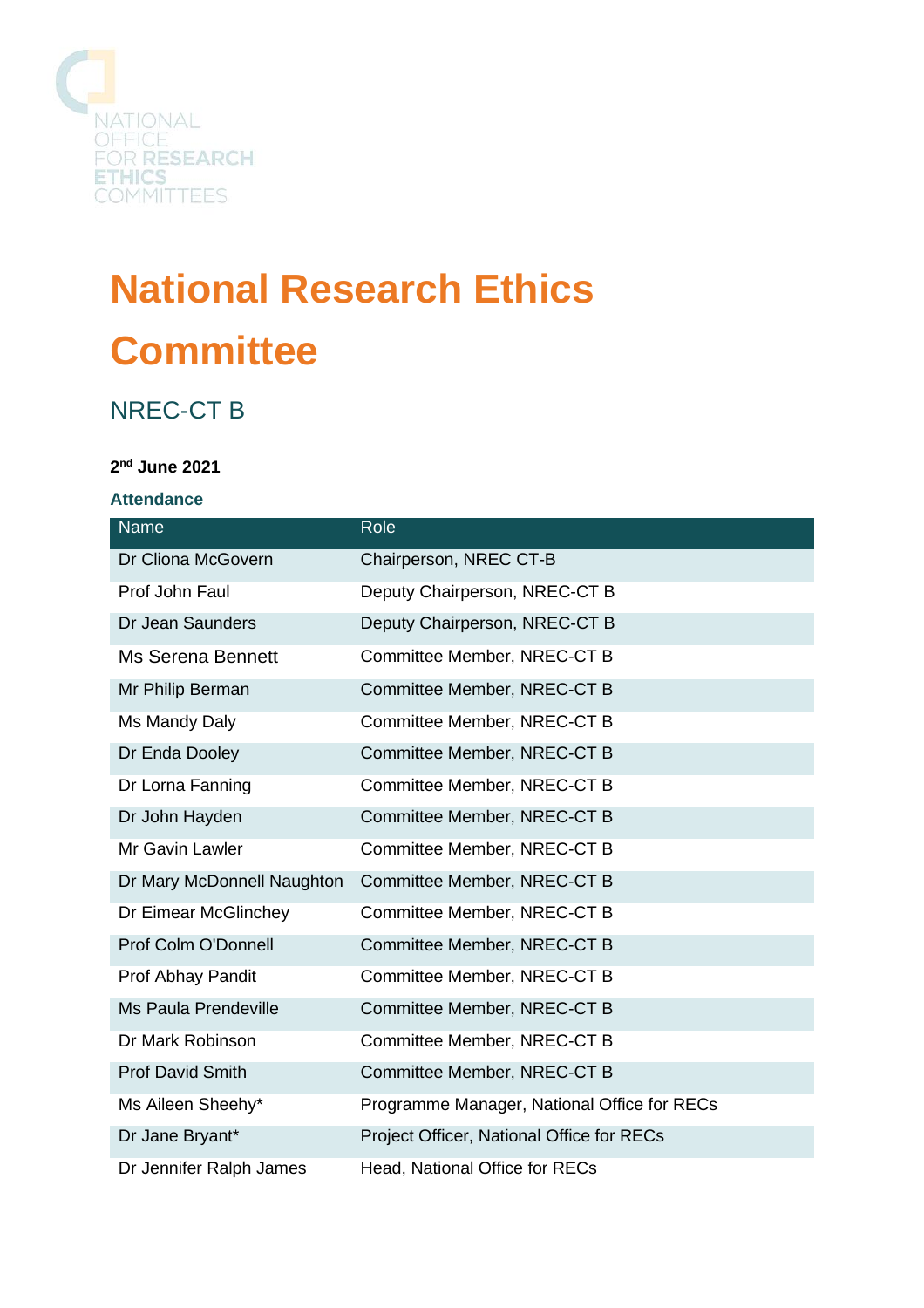NREC Meeting Minutes

\*Drafted minutes

**Apologies:** Ms Caoimhe Gleeson

**Quorum for decisions:** Yes

#### **Agenda**

- Welcome & Apologies
- Application 21-NREC-CT-001
- Application 21-NREC-CT-002
- Application 21-NREC-CT-003
- AOB
- The Chair welcomed the NREC-CT B.
	- There were no Declarations of interest declared for the Applications for Review.

#### **Applications**

#### **21-NREC-CT-001**

Principal Investigator: Prof. Ray McDermott

Study title: Phase Ib/II Trial of Pembrolizumab (MK-3475) Combination Therapies in Metastatic Castration-Resistant Prostate Cancer (mCRPC) (KEYNOTE-365)

Lead institution: Tallaght University Hospital, Dublin 24

- NREC-CT comments:
- The NREC-CT B noted that the clinical trial application represents a Phase Ib/II study unblinded open-label trial of pembrolizumab combination therapies in metastatic castrate resistant prostate cancer.
- The NREC-CT B acknowledged that while the Participant Information Leaflet (PIL) was long, it was comprehensive. The NREC-CT B noted that a summary PIL is also available.
- The NREC-CT B observed that genetic information may be processed as part of this study however it was not clear to the Committee what participants were consenting to in relation to genetic analyses.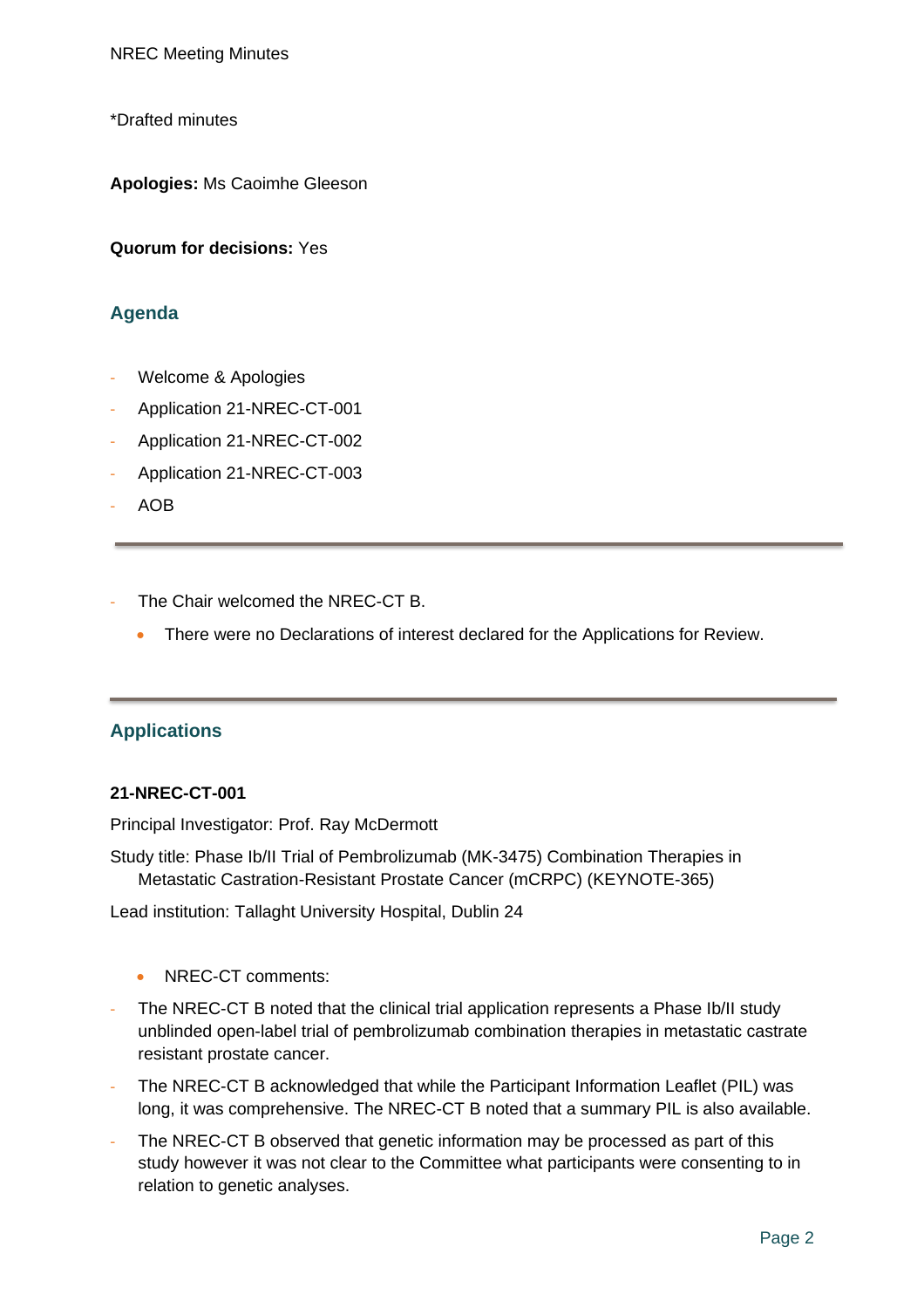- The NREC-CT B agreed that while some clarifications across the documentation were required, this application can be designated as Favourable with Conditions.
	- NREC-CT Decision:
- **Favourable with Conditions** 
	- Associated Conditions:
- The NREC-CT B requested that the applicant explains the distinction between the Participant Information Leaflet and the summary Participant Information Sheet, and how each document will be used as part of the research participant recruitment process.
- The NREC-CT B suggested that the Participant Information Leaflet may benefit from removing definitions and complex information from the main body of the main PIL and adding as appendix at the end of the document.
- The NREC-CT B made a number of suggestions to the enhance the information available in the PIL.
- The NREC-CT B requested that the details of genetic analysis and any future use of genetic information are clearly outlined as part of the consent process.
- The Committee requested that country locations of data transfer are included in the consent form.
- The NREC-CT B noted that recruitment may take place over the telephone. The Committee requested explanation of why recruitment through the clinic would not always be possible as this would be a preferable option.
- The NREC-CT B suggested that the DPIA should include information around data relevant to sexual activity.
- The Committee requested further information in relation to pseudonymisation.
- The NREC-CT B acknowledged that funding is secured for the study but requests further details around the funding that is in place for this study.
- The NREC-CT B notes that while the indemnity details are provided, the length of the study surpasses the date of the insurance policy. The Committee requests that applicant clarify this discrepancy between study length and policy cover.

### **21-NREC-CT-002**

Principal Investigator: Prof. Orla Hardiman

Study title: A Phase 3, Multi-Centre, Double-Blind, Randomised, Placebo-Controlled Trial to Evaluate the Efficacy and Safety of Reldesemtiv in Patients with Amyotrophic Lateral Sclerosis (ALS)

Lead institution: Beaumont Hospital, Dublin 9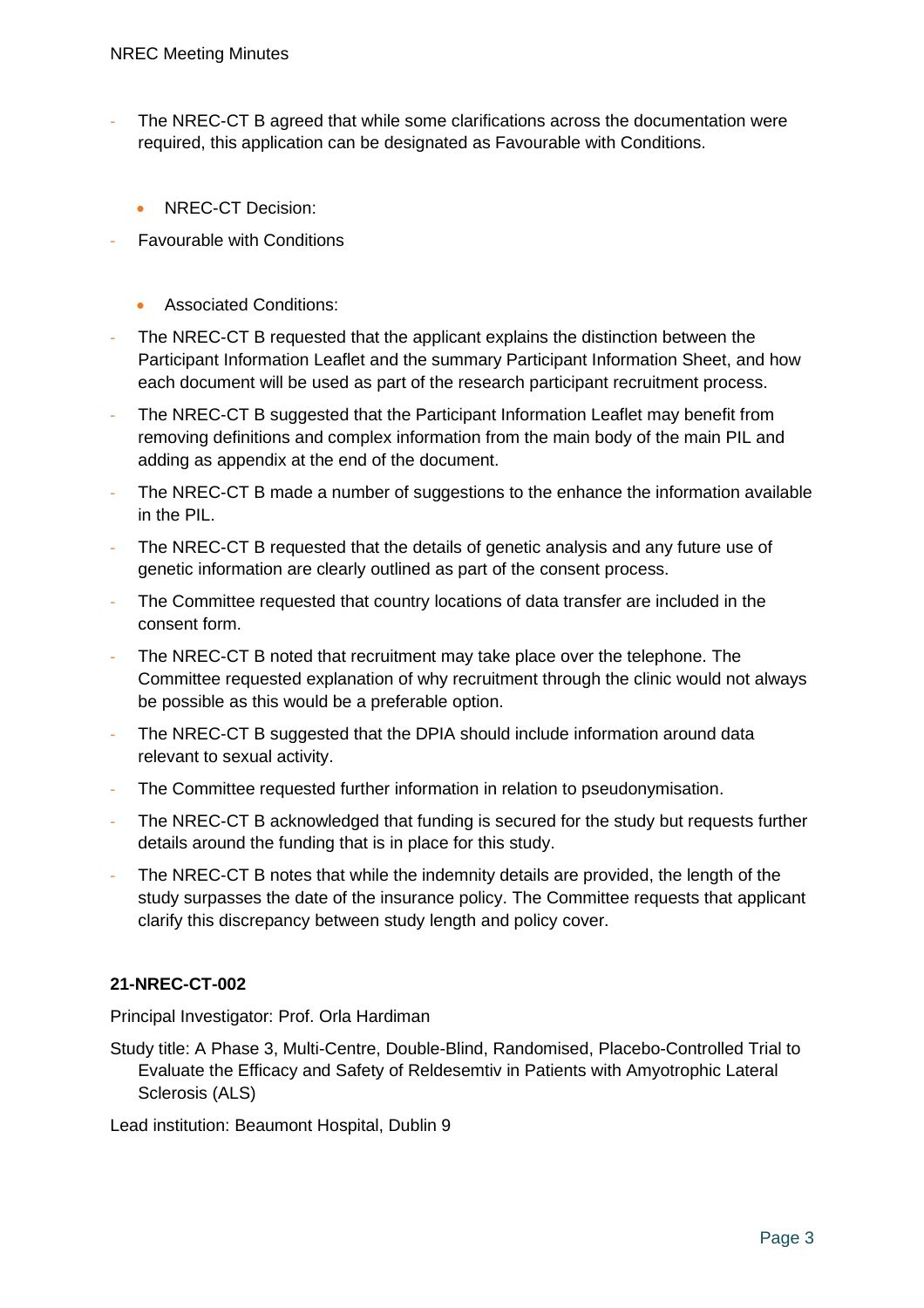- NREC-CT Comments:
- The NREC-CT B noted that the clinical trial application represents a Phase 3 study to assess the effect of reldesemtiv versus placebo on physical abilities in ALS patients.
- The NREC-CT B noted that while the Patient Information Leaflet (PIL) is long, it is also comprehensive.
- The NREC-CT B acknowledged the addition of optional genetic testing for participants, however some further clarification on this part of the study is required.
- The NREC-CT B agreed that while clarifications and recommendations have been made across the documentation, this application can be designated as Favourable with Conditions.
	- NREC-CT Decision:
- Favourable with Conditions
	- Associated Conditions:
- The NREC-CT B sought assurance that the information in the Patient Information Leaflet will be verbally explained to the participant in addition to providing the PIL.
- The Committee requested that the applicant clarify the withdrawal process.
- The NREC-CT B requested that complex terminology is explained in the PIL.
- NREC-CT B requested clarity around what the broad consent will be used for. The NREC-CT B suggested a more layered approach to consent is more appropriate.
- The NREC-CT B requested further detail on the genetic testing. The NREC-CT B also requested that further information around the genetic testing is included in the PIL and consent around genetic testing is adequately elucidated for the participant.
- The NREC-CT B sought assurance that the DPO has had an opportunity to review and comment on the DPIA.
- The NREC-CT B noted that IMB is used in the documents. This should be amended to the HPRA.
- The NREC-CT B requested that the HPRA decision, if completed, is shared with the Committee.

### **21-NREC-CT-003**

Principal Investigator: Dr Orla Killeen

Study title: An Open-label, Sequential, Ascending, Repeated Dose-finding Study of Sarilumab, Administered with Subcutaneous (SC) Injection, in Children and Adolescents, Aged 1 to 17 Years, with Systemic Juvenile Idiopathic Arthritis (sJIA), Followed by an Extension Phase

Lead institution: Children's Health Ireland at Crumlin, Dublin 12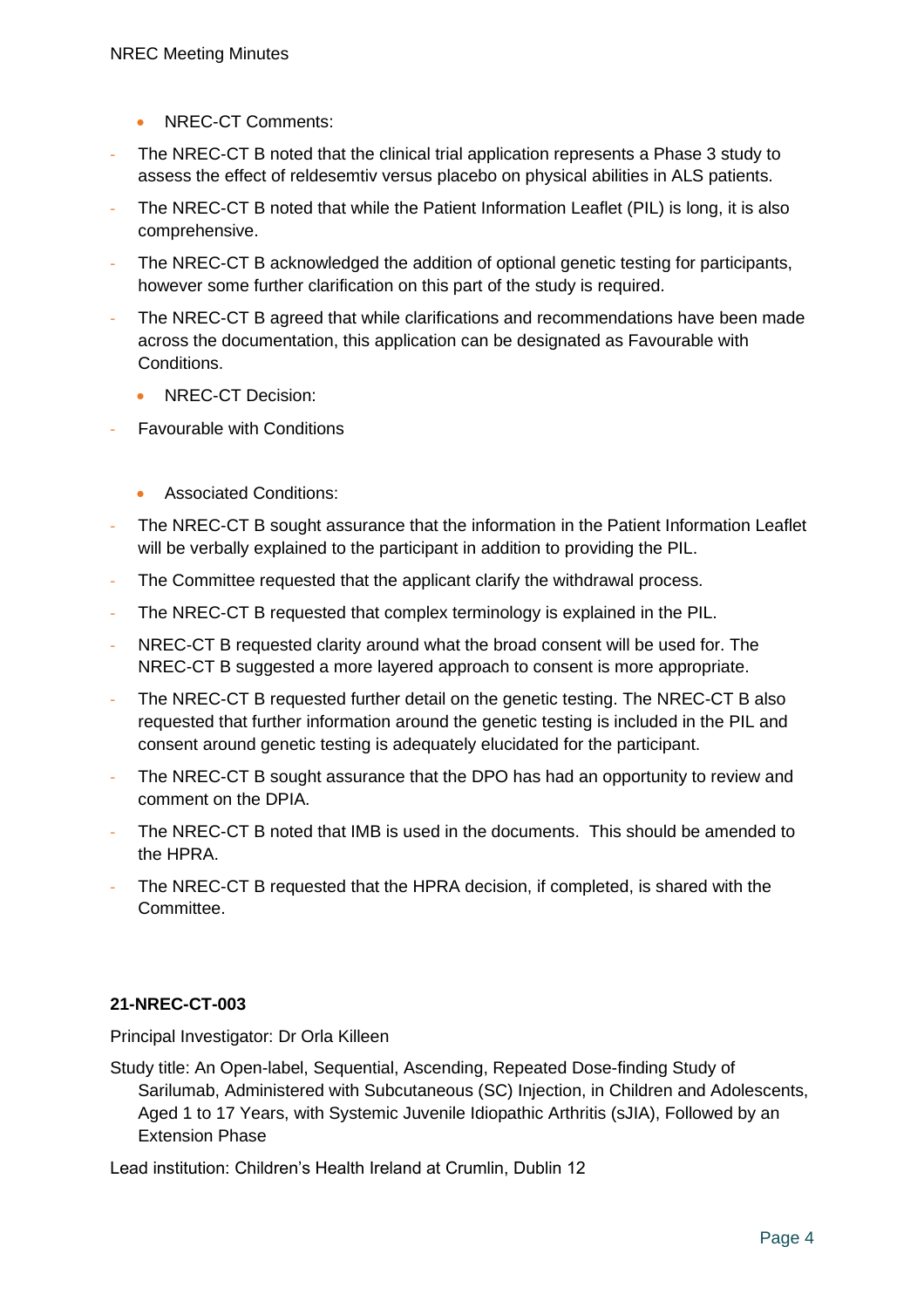- NREC-CT Comments:
- The NREC-CT B noted that the clinical trial application represents a Phase IIB study to describe the pharmacokinetic profile of sarilumab in patients aged 1-17 years with Systemic Juvenile Idiopathic Arthritis.
- The NREC-CT B noted that although substantial information is included around the various cohorts, additional information would be welcome for the cohort of 1-5 years.
- The NREC-CT B agreed that the Patient Information Leaflet would benefit from adjusting some of the language used in the participant materials.
- The NREC-CT B noted that there is an increased risk of infection, however no reference is made to any potential increased risk of COVID infection.
- The NREC-CT B agreed that further information and clarity are required before a final decision can be made.
	- NREC-CT Decision:
- Request for Further Information
	- Additional Information Required:
- The NREC-CT B requested further explanation for the inclusion of the 1-5 years cohort in the study.
- The NREC-CT B requested clarity around the withdrawal process.
- The NREC-CT B requested further information around the arrangements in place to undertake recruitment outside of the specified site.
- The NREC-CT B requested that the language is simplified in patient-interfacing materials relevant to the specific cohorts.
- The NREC-CT B requested that the patient materials are reviewed, and any potentially coercive language or imagery, including by omission, is rectified.
- The NREC-CT B requested that all participant materials are reviewed and amended to ensure consistency where appropriate across the cohorts.
- The NREC-CT B requested that further information around genetic research is included in the participant materials, particularly around the future use of genetic data.
- The NREC-CT B suggested that more gender-neutral language is incorporated into the PIL.
- The NREC-CT B noted that the protocol requires participants not receive additional injections for the duration of the study. The NREC-CT B requested further explanation of this limitation, particularly in view of the ongoing COVID vaccine rollout.
- The NREC-CT B requested further clarity around COVID-19 infection risks.
- The NREC-CT B requested clarity around the duration of the study.